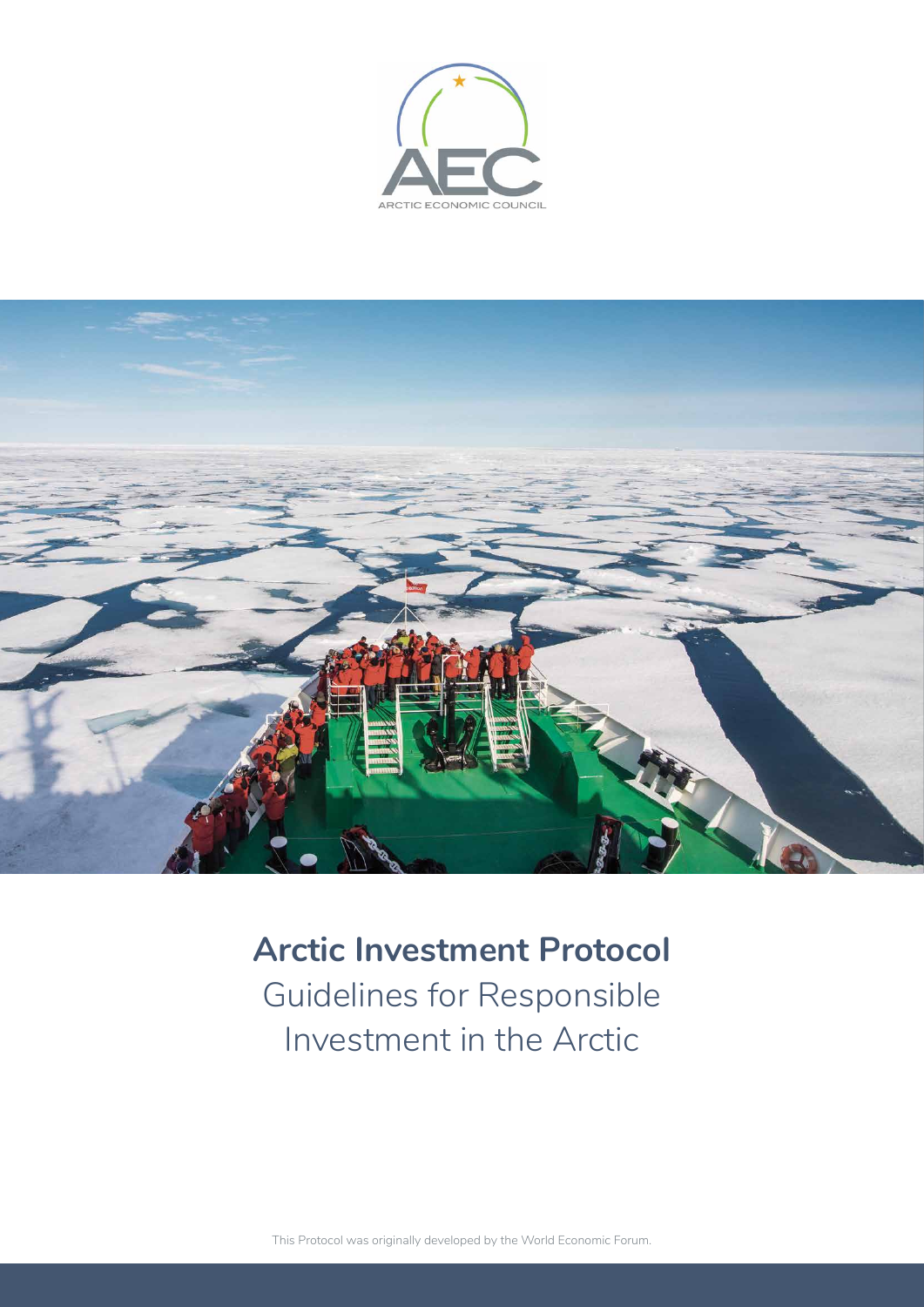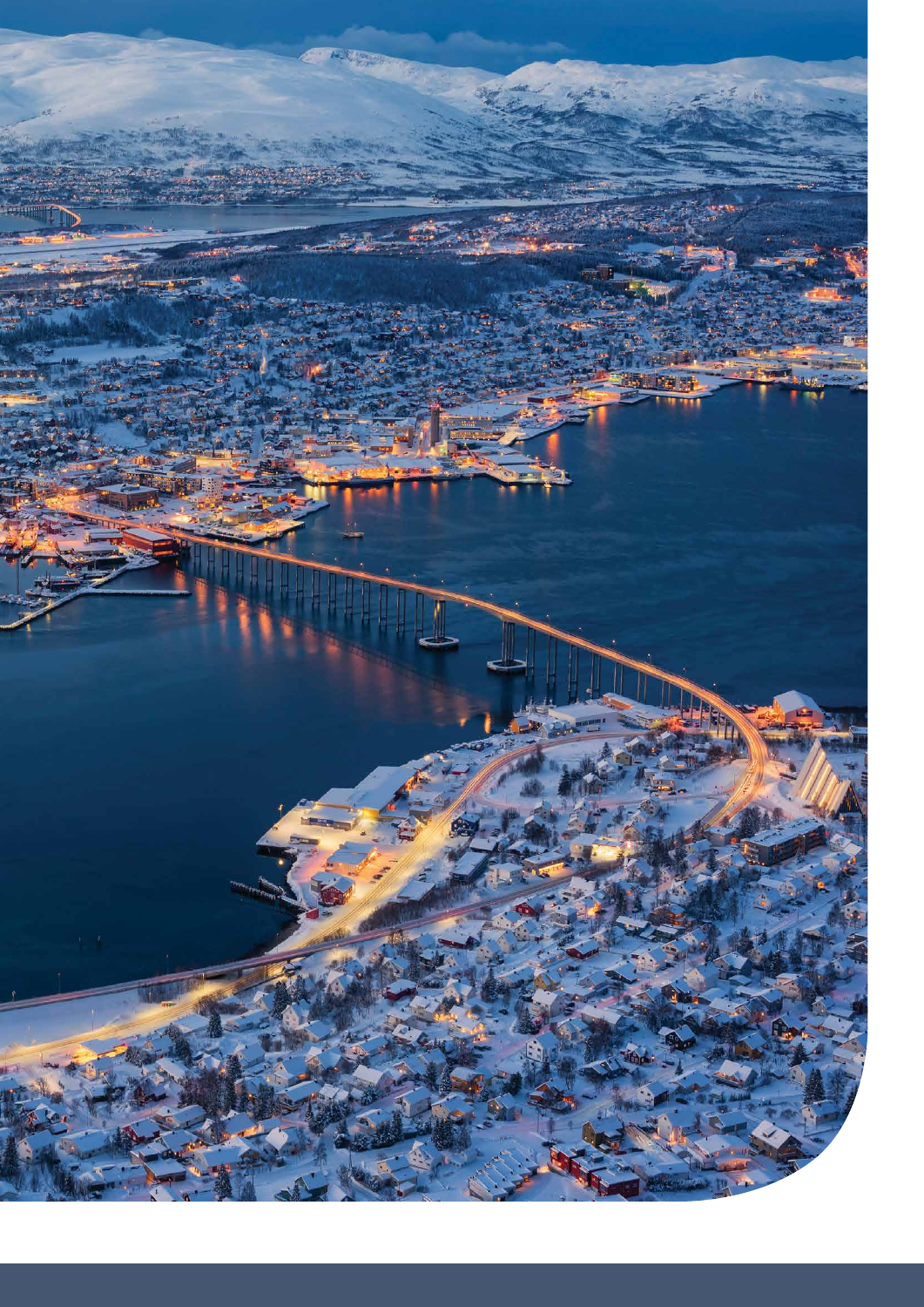

# **Arctic Investment Protocol**

The Arctic is a diverse and rapidly changing environment that is home for its four million residents and also an emerging global investment opportunity. To balance these dimensions, the Arctic Investment Protocol aspires to promote sustainable and equitable economic growth in the region that furthers community well-being and builds resilient societies in a fair, inclusive and environmentally sound manner. The following six principles of the Arctic Investment Protocol lay the foundation for responsible Arctic development:

Build Resilient Societies Through Economic Development

- Take a long-term investment view
- Promote long-term sustainability and economic diversification of projects and communities
- Create job opportunities and skills for residents, develop human capital that can serve to develop and diversify regional economies
- Promote development of civil societies through economic growth
- Openly discuss active partnerships with Arctic communities through investment opportunities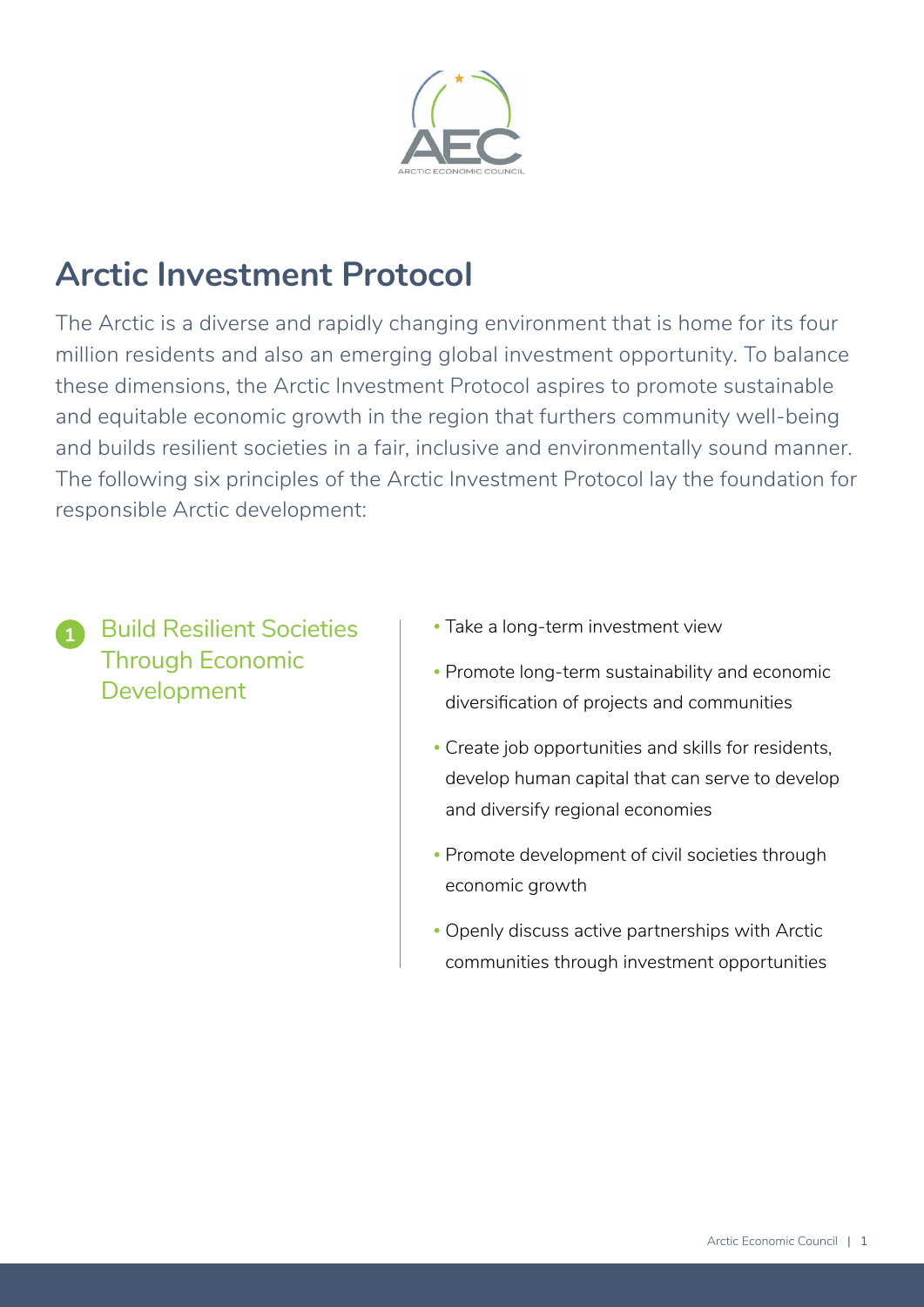

Respect and Include Local Communities and Indigenous Peoples

**2**

- Respect the rights of indigenous and local people and mitigate any adverse impact on their traditional practice
- Consult with local authorities, indigenous governance structures and relevant community authorities
- Before undertaking any activity that might adversely affect the traditional practices and livelihood of local communities and indigenous peoples, develop a consultation process that seeks agreement and complies with domestic laws
- Promote capacity-building in local communities and with indigenous peoples in order to enable active participation in processes concerning the land, territories or resources

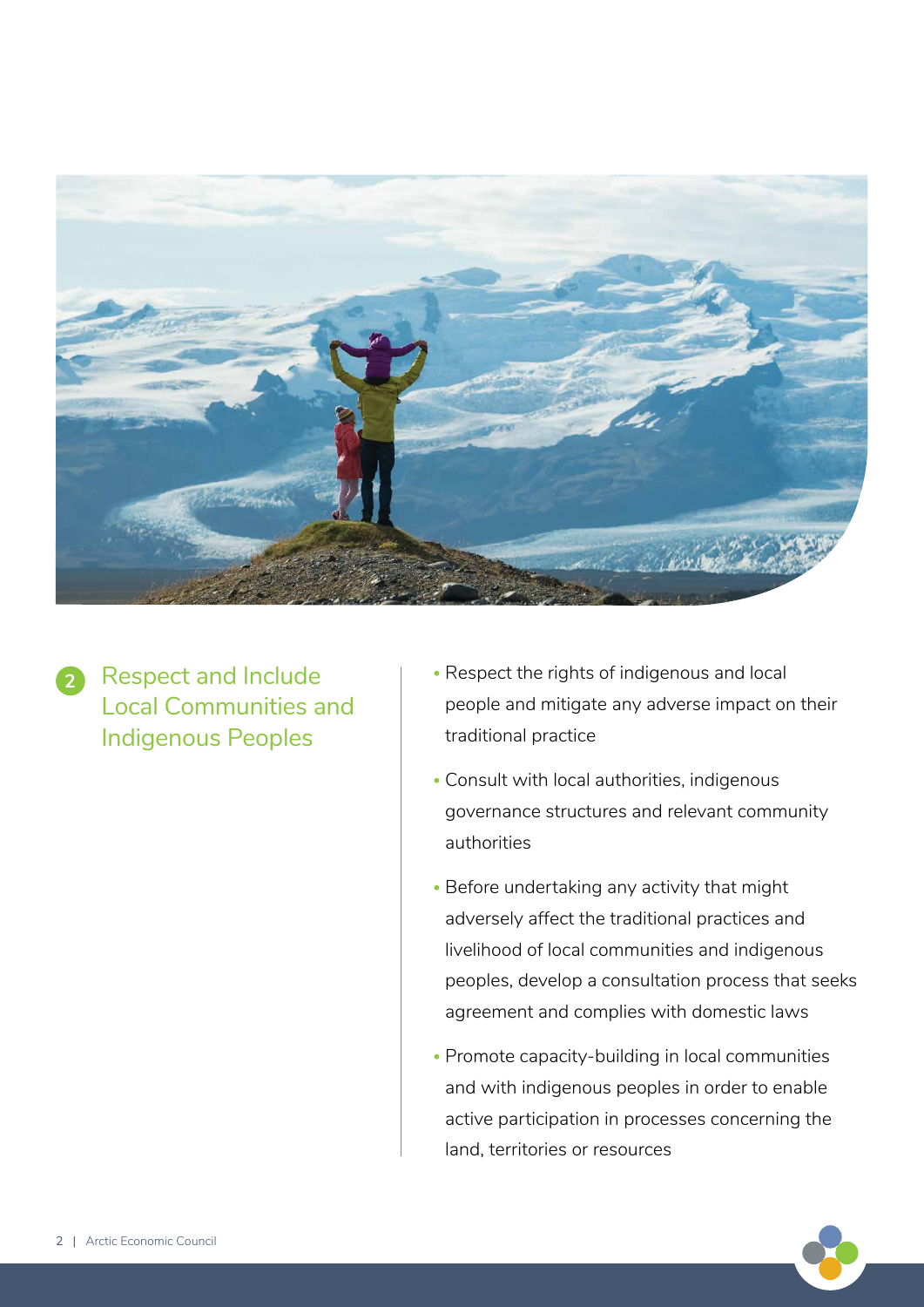Pursue Measures to **3**Protect the Environment of the Arctic

- Review the feasibility of investment opportunities by balancing economic benefits with environmental and climate goals, incorporating environmental and social concerns into investment analysis
- Recognize the close linkages between the biophysical environment and society in the Arctic, and approach impact analysis in a holistic manner. Responsibly engage local communities in pursuit of measures to protect the Arctic environment with an ecosystem-based management approach where such an approach is required by national and international law
- Pursue technically and financially feasible measures that minimize the potential for adverse impact on the environment and health
- Where project impact is unknown or difficult to assess, investors and developers should take measures to manage project impact by implementing strong mitigation procedures and following a scientific and knowledge-based approach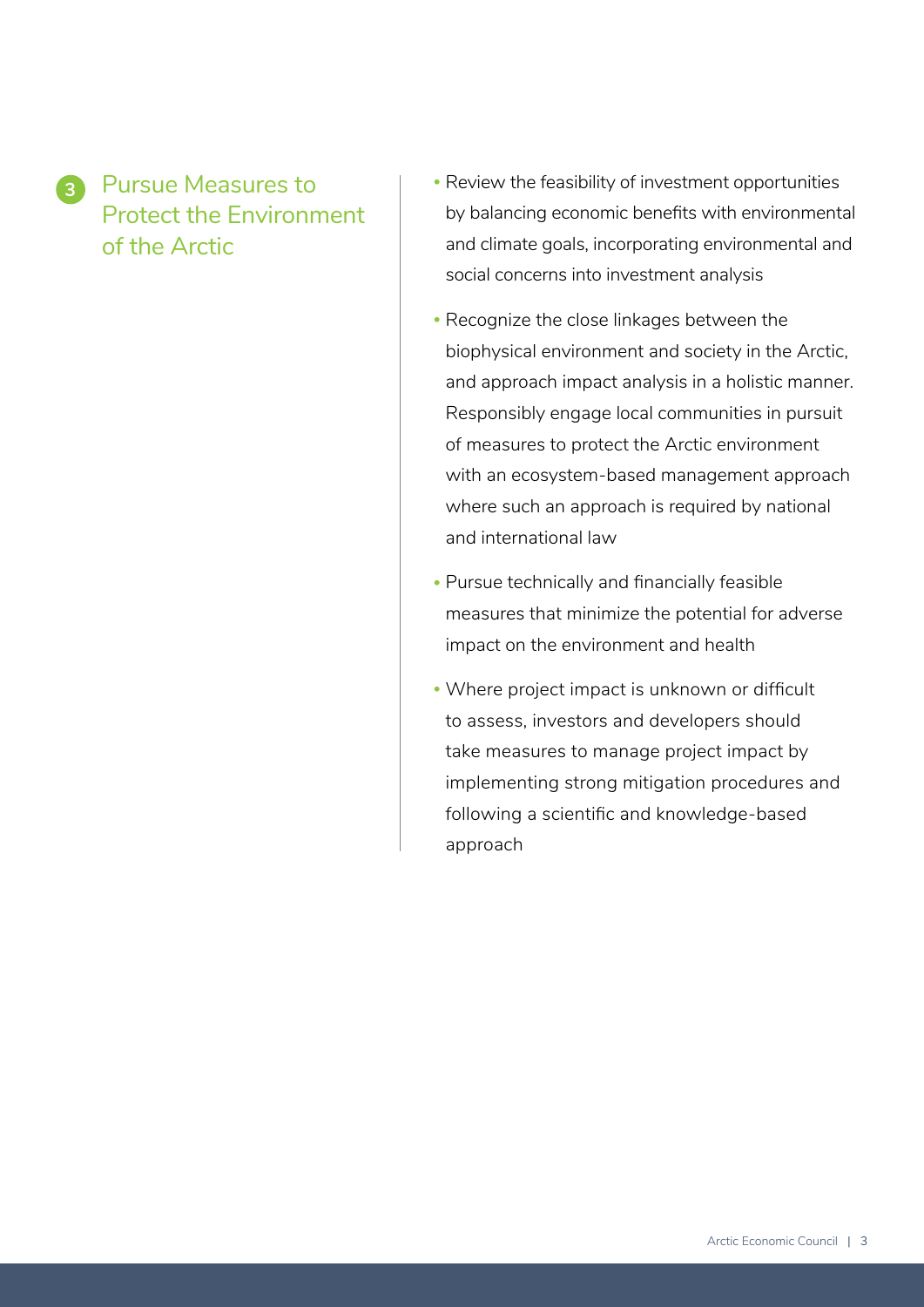Practice Responsible **4**and Transparent Business Methods

- Conduct all business in a fair, legal and transparent manner; actively fight corruption
- Evaluate, report as required and address impacts on, as well as benefits for, communities and the environment at all stages
- Encourage the development of a grievance process for local communities, indigenous peoples and other Arctic stakeholders, in compliance with domestic laws

Consult and Integrate **5** Science and Traditional Ecological Knowledge

- Pursue rigorous scientific research working towards understanding the impact of investment projects and of the broader effects of commercial activity in the Arctic
- Develop an overall foundation for investment that integrates rigorous science with traditional/ local ecological knowledge to ensure adequate environmental, social and economic impact assessment
- Adhere to accepted research norms for baseline data and impact monitoring in conjunction with investment

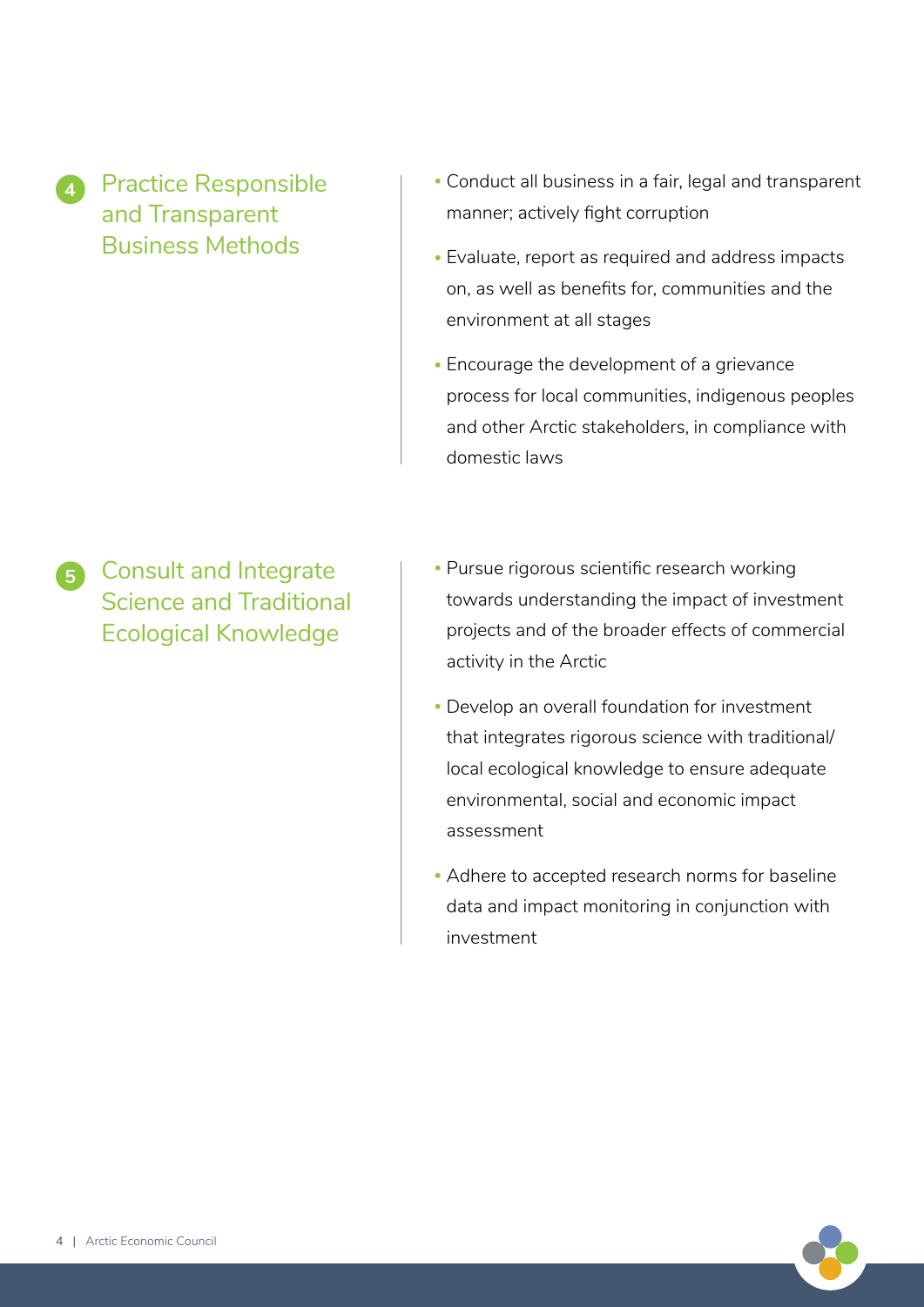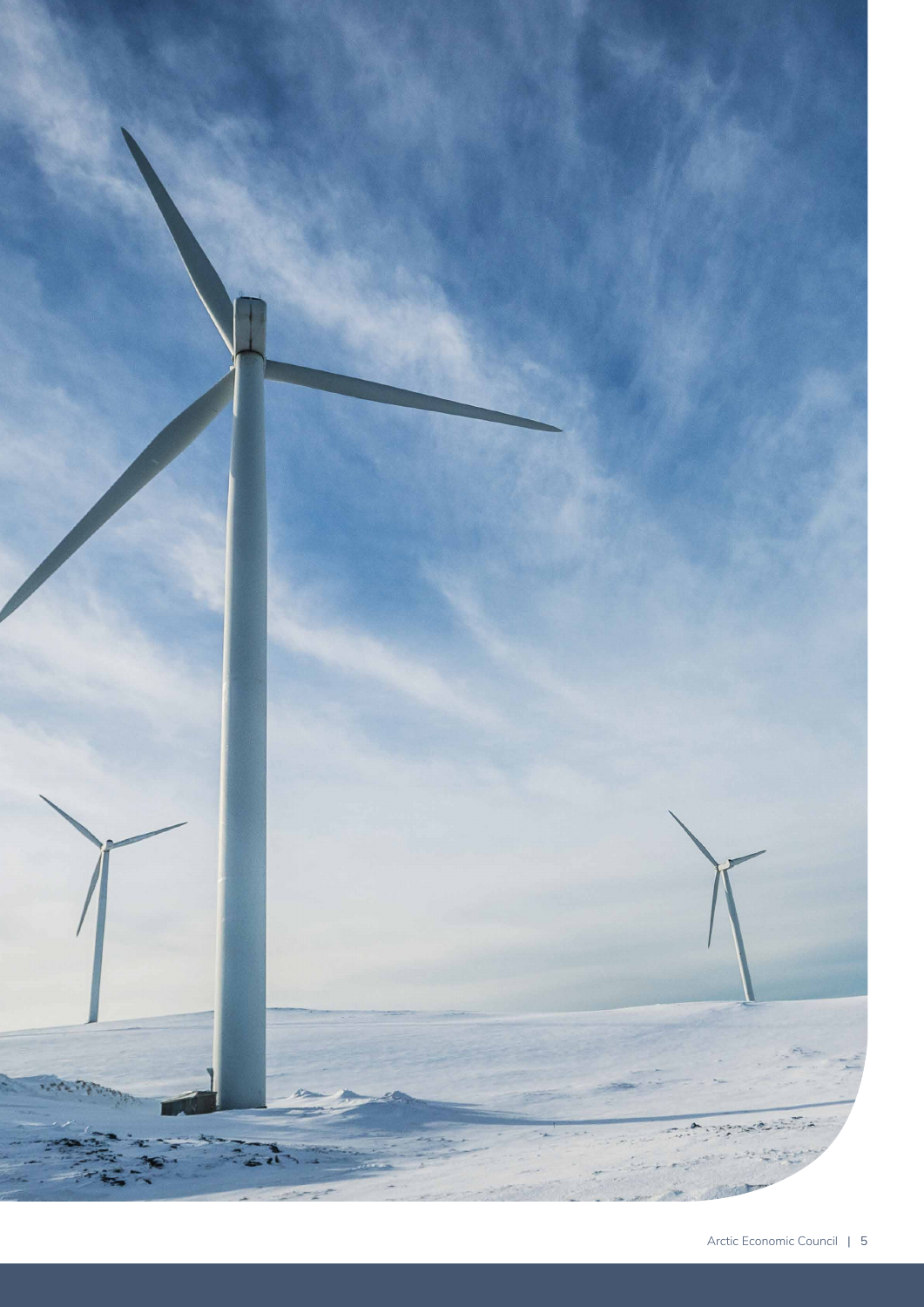Strengthen Pan-Arctic **6**Collaboration and Sharing of Best Practices

- Encourage public-private partnerships and collaboration where appropriate
- Recognize that the Arctic is a diverse and distinct environment with large geographical, demographic, seasonal and climatic variations that will determine the optimal regulatory framework and approaches across regions and situations
- Promote cross-border dialogue to adopt common standards and best practices to maximize the environmental, social and financial benefits of development in accordance with relevant national and international laws.

### **Endorse the Arctic Investment Protocol and Share Best Practices**

As members of the global community wishing to see responsible and sustainable development in the Arctic, we encourage citizens and organizations around the world to support the six broad principles of the Arctic Investment Protocol.

There are two practical ways to show your support:

- First, join the international coalition of businesses, industry organizations and stakeholders and endorse the Arctic Investment Protocol at ArcticEconomicCouncil.com/EndorseAIP.
- Second, submit any examples of best practices for achieving sustainable investments in the Arctic and elsewhere at ArcticFconomicCouncil.com/BestPractices.

International guidelines have been consulted to inform the drafting of the Arctic Investment Protocol. See the Appendix A for a full list of the organizations consulted.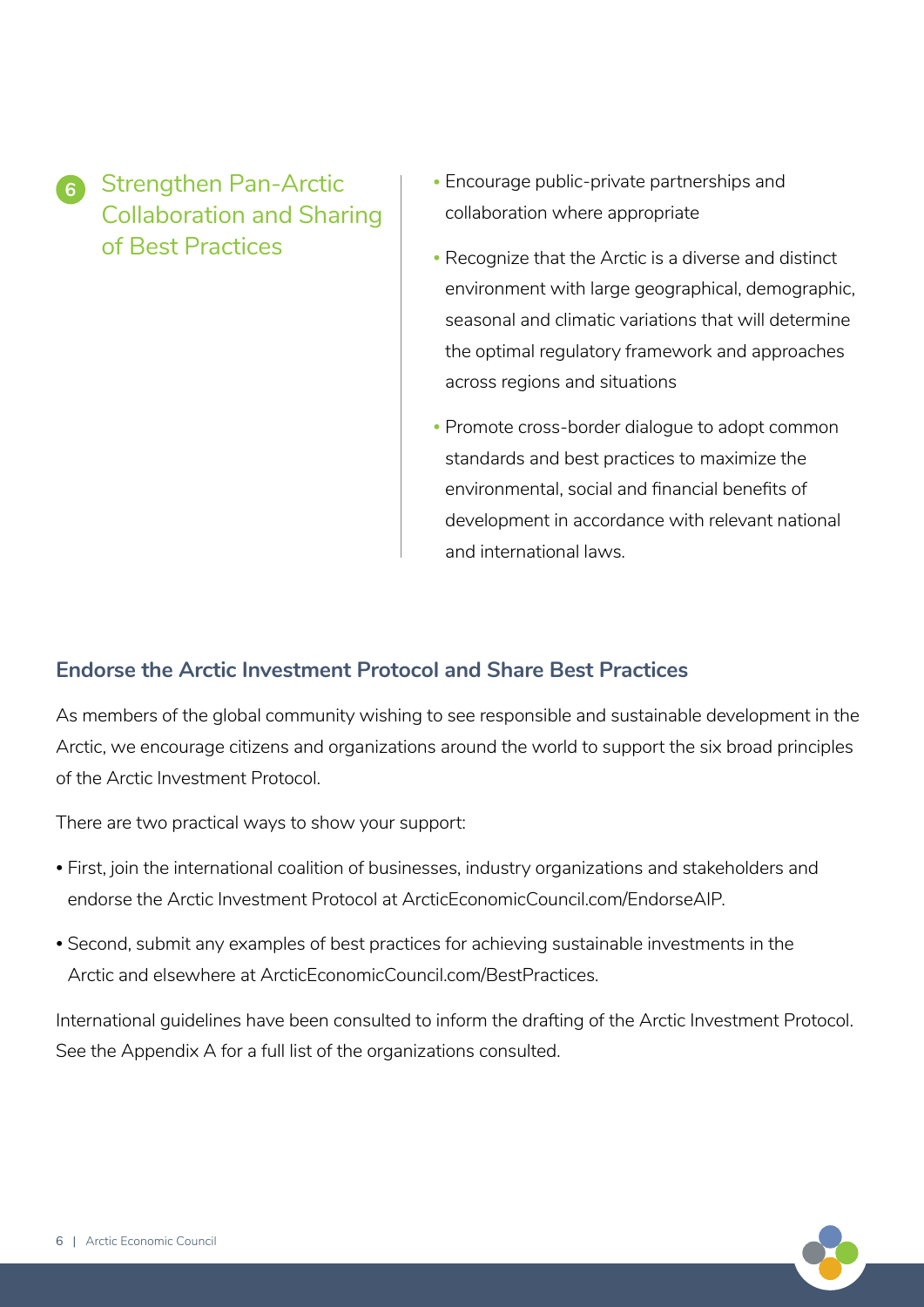

### **History and Evolution of the Arctic Investment Protocol**

In 2015, the World Economic Forum's Global Agenda Council on the Arctic published the Arctic Investment Protocol. See Appendix B for a list of the original members of the Global Agenda Council on the Arctic. Even after the work of the Global Agenda Council on the Arctic ended in 2016, the World Economic Forum wanted to see the Arctic Investment Protocol move forward. The Arctic Economic Council (AEC) decided to endorse the intent of the Arctic Investment Protocol at its Annual Meeting in 2017, and the World Economic Forum later transferred the Protocol to the AEC. The AEC is an independent organization that facilitates Arctic business-to-business activities and responsible economic development through the sharing of best practices, technological solutions, standards, and other information in the Arctic area. The AEC is a global network with a shared mission of promoting Arctic development in a manner which is responsible and economically beneficial. See Appendix C for more information about the AEC members.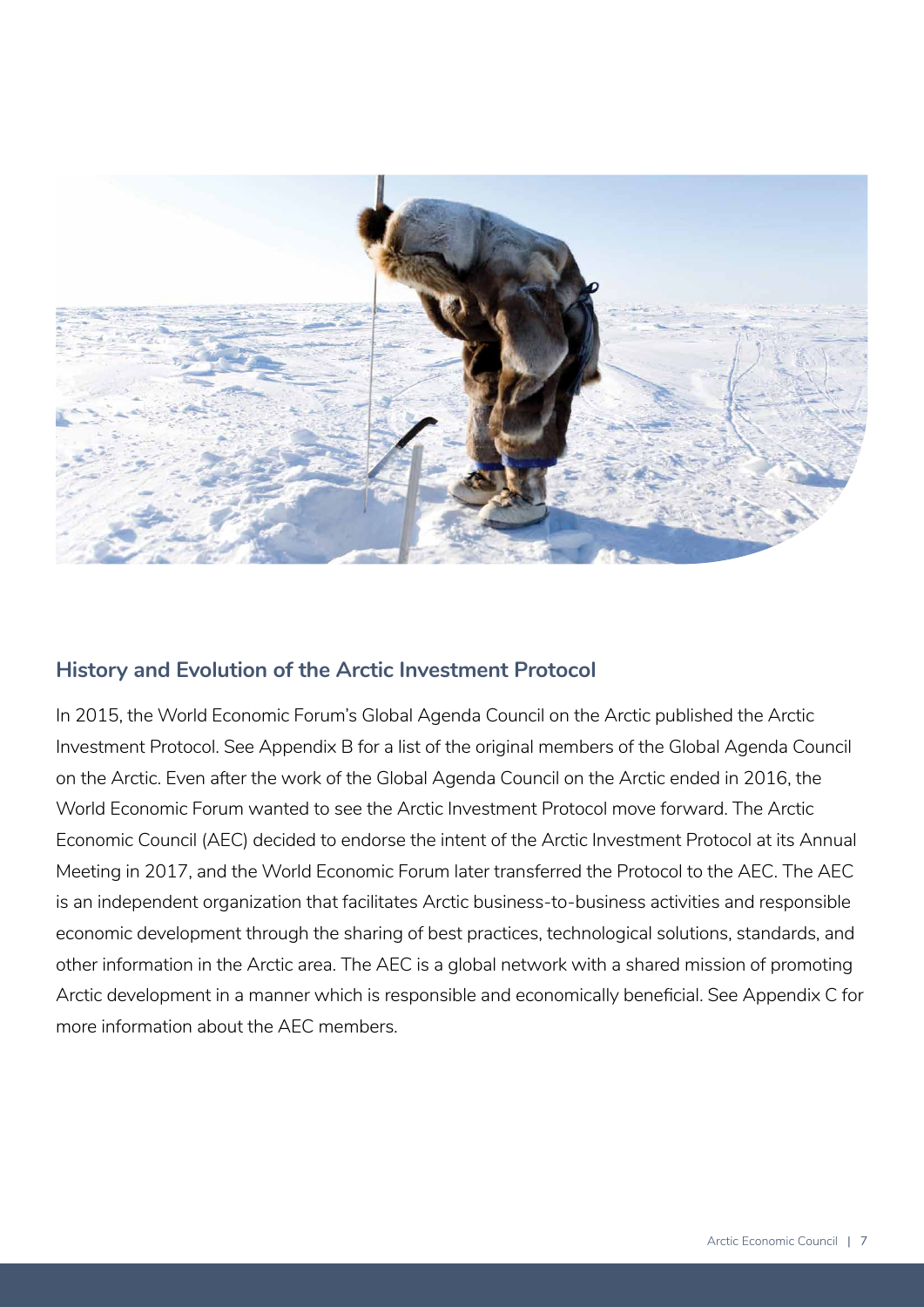### **Appendix A**

#### **Aspen Principles for Long-Term Value Creation** —

Explicitly written as aspirational guidelines for good business practice. In subscribing, and moving over time to implement these outcome-oriented principles in their own organizations, operating companies and investors are leading by example and taking a stand that a long-term focus is critical to long-term value creation.

http://www.aspeninstitute.org/sites/default/files/content/ images/Aspen\_Principles\_with\_signers\_June\_10\_0.pdf The Aspen Institute (2007), Long-Term Value Creation: Guiding Principles For Corporations and Investors.

**Aspen Principles of Arctic Governance** — The Principles form the foundation and the standards by which future governance and sustainable management of human activities in the Arctic should be measured. The principles are:

- 1. Optimize ecosystem resilience, integrity and productivity by maintaining food-web (trophic) structure and protecting and restoring biodiversity and available habitat.
- 2. Maintain the full suite of Arctic ecosystem services to support human well-being on a continuing basis.
- 3. Promote investment in scientific research and related infrastructure necessary to ensure sustainable development and environmental protection.
- 4. Avoid exacerbating changes that may be difficult or impossible to reverse in temperature, sea-ice extent, pH, and other key physical, chemical and biological ecosystem parameters.
- 5. Assess, monitor and manage multiple human activities using an integrated, adaptive, ecosystem-based management system that takes into account risks and cumulative and interacting effects.
- 6. Apply ecosystem management processes based on science and traditional knowledge. New and expanded human activities are subject to prior assessment. Prudent measures to reduce or eliminate impacts are to be taken when there are reasonable grounds for concern that such activities will, directly or indirectly, bring about hazards to human health, harm living resources and ecosystems, damage amenities or interfere with other legitimate uses.
- 7. Fully respect the rights, including human rights, of Arctic residents and Arctic indigenous peoples, and maximize participation in and transparency of decision-making for all interested stakeholders.
- 8. Link global policy discussions to the need to conserve and manage Arctic ecosystems and dependent communities.
- 9. Promote cooperation among Arctic States to arrive at appropriate standards for managing activities in the Arctic to meet the special conditions of the Arctic region, while promoting sustainable development.
- 10. Inform, in a timely manner, national and international decision-makers as well as the public of the consequences of climate change impacts in the Arctic, and needed actions required to meet the above noted principles.
- https://dl.dropboxusercontent.com/u/4257743/Aspen-Climate-Change-Report-v22lr%20%283.29.11%29.pdf The Aspen Institute (2011), The Shared Future: A Report of the Aspen Institute Commission On Arctic Climate Change

**Equator Principles** — The Equator Principles is a risk management framework, adopted by financial institutions, for determining, assessing and managing environmental and social risk in projects and is primarily intended to provide a minimum standard for due diligence to support responsible risk decisionmaking. The Equator Principles apply globally, to all industry sectors and to four financial products 1) Project Finance Advisory Services 2) Project Finance 3) Project-Related Corporate Loans and 4) Bridge Loans.

http://www.equator-principles.com/resources/equator\_ principles\_III.pdf The Equator Principles Association (2011), The Equator Principles

**Extractive Industries Transparency Initiative — The** Extractive Industries Transparency Initiative (EITI) is a global Standard to promote open and accountable management of natural resources. It seeks to strengthen government and company systems, inform public debate, and enhance trust. In each implementing country it is supported by a coalition of governments, companies and civil society working together. Natural resources, such as oil, gas, metals and minerals, belong to a country's citizens. Extraction of these resources can lead to economic growth and social development. However, when poorly managed it has too often lead to corruption and even conflict. More openness around how a country manages its natural resource wealth is necessary to ensure that these resources can benefit all citizens. The EITI Principles are: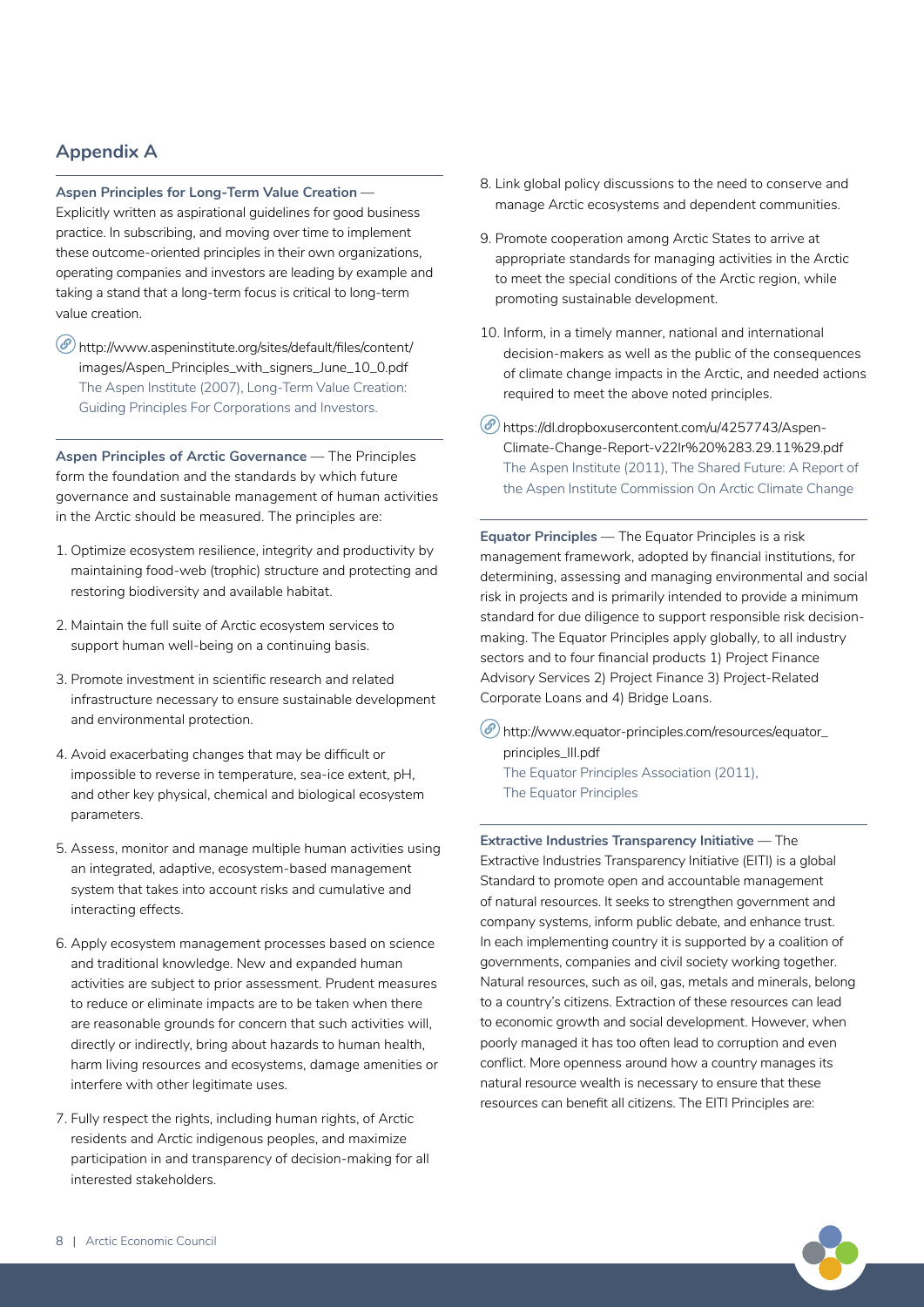- 1. We share a belief that the prudent use of natural resource wealth should be an important engine for sustainable economic growth that contributes to sustainable development and poverty reduction, but if not managed properly, can create negative economic and social impacts.
- 2. We affirm that management of natural resource wealth for the benefit of a country's citizens is in the domain of sovereign governments to be exercised in the interests of their national development.
- 3. We recognise that the benefits of resource extraction occur as revenue streams over many years and can be highly price dependent.
- 4. We recognise that a public understanding of government revenues and expenditure over time could help public debate and inform choice of appropriate and realistic options for sustainable development.
- 5. We underline the importance of transparency by governments and companies in the extractive industries and the need to enhance public financial management and accountability.
- 6. We recognise that achievement of greater transparency must be set in the context of respect for contracts and laws.
- 7. We recognise the enhanced environment for domestic and foreign direct investment that financial transparency may bring.
- 8. We believe in the principle and practice of accountability by government to all citizens for the stewardship of revenue streams and public expenditure.
- 9. We are committed to encouraging high standards of transparency and accountability in public life, government operations and in business.
- 10. We believe that a broadly consistent and workable approach to the disclosure of payments and revenues is required, which is simple to undertake and to use.
- 11. We believe that payments' disclosure in a given country should involve all extractive industry companies operating in that country.
- 12. In seeking solutions, we believe that all stakeholders have important and relevant contributions to make – including governments and their agencies, extractive industry companies, service companies, multilateral organisations,

financial organisations, investors, and non-governmental organisations.

https://eiti.org/eiti/principles Extractive Industries Transparency Initiative (2003), The EITI Principles

**International Council on Mining & Metals Indigenous Peoples and Mining Position Statement** — This position statement sets out ICMM members' approach to engaging with Indigenous Peoples and to free, prior and informed consent (FPIC) ICMM's vision is for constructive relationships between mining and metals companies and Indigenous Peoples that are based on mutual respect, meaningful engagement, trust and mutual benefit. Recognizing the potential vulnerability of Indigenous Peoples, the commitments in this position statement may be summarized as requiring members to: respect the rights, interests, special connections to lands and waters, and perspectives of Indigenous Peoples, where mining projects are to be located on lands traditionally owned by or under customary use of Indigenous Peoples; adopt and apply engagement and consultation processes that ensure the meaningful participation of indigenous communities in decision making, through a process that is consistent with their traditional decision-making processes and is based on good faith negotiation; work to obtain the consent of Indigenous Peoples where required by this position statement.

https://www.icmm.com/document/5433 International Council on Mining and Metals (2013), Indigenous Peoples and Mining Position Statement

**International Maritime Organization (IMO)** — As a specialized agency of the United Nations, IMO is the global standardsetting authority for the safety, security and environmental performance of international shipping. Its main role is to create a regulatory framework for the shipping industry that is fair and effective, universally adopted and universally implemented

http://www.imo.org/en/About/Pages/Default.aspx

**International Finance Corporation (IFC) Performance Standards on Environmental and Social Sustainability** — The Performance Standards provide guidance on how to identify risks and impacts, and are designed to help avoid, mitigate, and manage risks and impacts as a way of doing business in a sustainable way, including stakeholder engagement and disclosure obligations.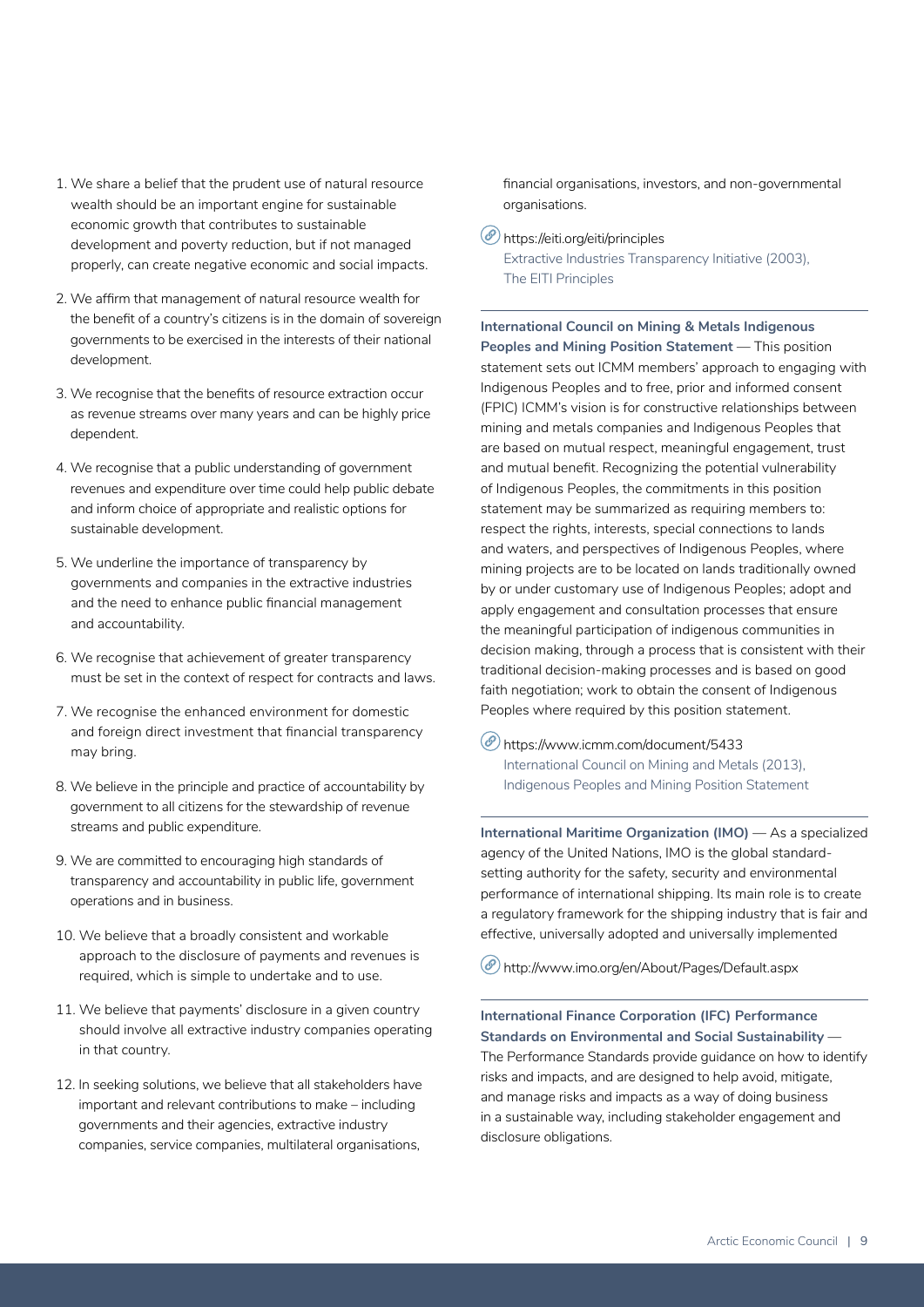The Performance Standards are:

- –– **Performance Standard 1:** Assessment and Management of Environmental and Social Risks and Impacts
- –– **Performance Standard 2:** Labor and Working Conditions
- –– **Performance Standard 3:** Resource Efficiency and Pollution Prevention
- –– **Performance Standard 4:** Community Health, Safety, and Security
- –– **Performance Standard 5:** Land Acquisition and Involuntary Resettlement
- –– **Performance Standard 6:** Biodiversity Conservation and Sustainable Management of Living Natural Resources
- –– **Performance Standard 7:** Indigenous Peoples
- –– **Performance Standard 8:** Cultural Heritage
- http://www.ifc.org/wps/wcm/ connect/115482804a0255db96fbffd1a5d13d27/PS\_ English\_2012\_Full-Document.pdf?MOD=AJPERES International Finance Corporation (2012), Performance Standards on Environmental and Social Sustainability

**National Science Foundation (U.S.) Principles for the Conduct of Research in the Arctic** — The principles are formulated to provide guidance for researchers in the physical, biological, behavioral, health, economic, political, and social sciences and in the humanities. These principles are to be observed when carrying out or sponsoring research in Arctic and northern regions or when applying the results of this research. The principles address the need to promote mutual respect and communication between scientists and northern residents. Cooperation is needed at all stages of research planning and implementation in projects that directly affect northern people. Cooperation will contribute to a better understanding of the potential benefits of Arctic research for northern residents and will contribute to the development of northern science through traditional knowledge and experience.

http://www.nsf.gov/geo/plr/arctic/conduct.jsp National Science Foundation, Principles for the Conduct of Research in the Arctic.

**Organisation for Economic Cooperation and Development Guidelines for Multinational Enterprises** The OECD Guidelines for Multinational Enterprises (MNEs) are a set of recommendations on responsible business conduct addressed by governments to MNEs operating in or from adhering countries. They are supported by representatives of business, worker organisations and non-governmental organisations. They are most comprehensive set of government-backed recommendations on responsible business conduct in existence today. The governments adhering to the Guidelines aim to encourage and maximize the positive impact MNEs can make to sustainable development and enduring social progress. They provide voluntary principles and standards for responsible business conduct in areas such as employment and industrial relations, human rights, environment, information disclosure, combating bribery, consumer interests, science and technology, competition, and taxation. The Guidelines were first adopted in 1976 and have been reviewed 5 times since then (the last time in 2011) to ensure that they remain a leading tool to promote responsible business conduct in the changing landscape of the global economy. The Guidelines were developed with the active participation of business, labour, NGOs, non-adhering countries and international organisations.

Adhering countries are obliged to set up National Contact Points (NCPs) that are tasked with furthering the effectiveness of the Guidelines by undertaking promotional activities, handling inquiries, and providing a mediation and conciliation platform for resolving issues that arise from the alleged non-observance of the Guidelines. This makes the Guidelines the only international corporate responsibility instrument with a built-in grievance mechanism.

The Guidelines focus on two aspects of the business-society relationship: 1) positive contribution MNEs can make to sustainable development, and 2) avoiding adverse impacts and addressing them when they do occur. Addressing the two sides of the same coin in a holistic manner is one of the most important contributions the Guidelines make in the global field of responsible business conduct.

http://mneguidelines.oecd.org/MNEguidelines\_ RBCmatters.pdf OECD Guidelines For Multinational Enterprises Responsible Business Conduct Matters

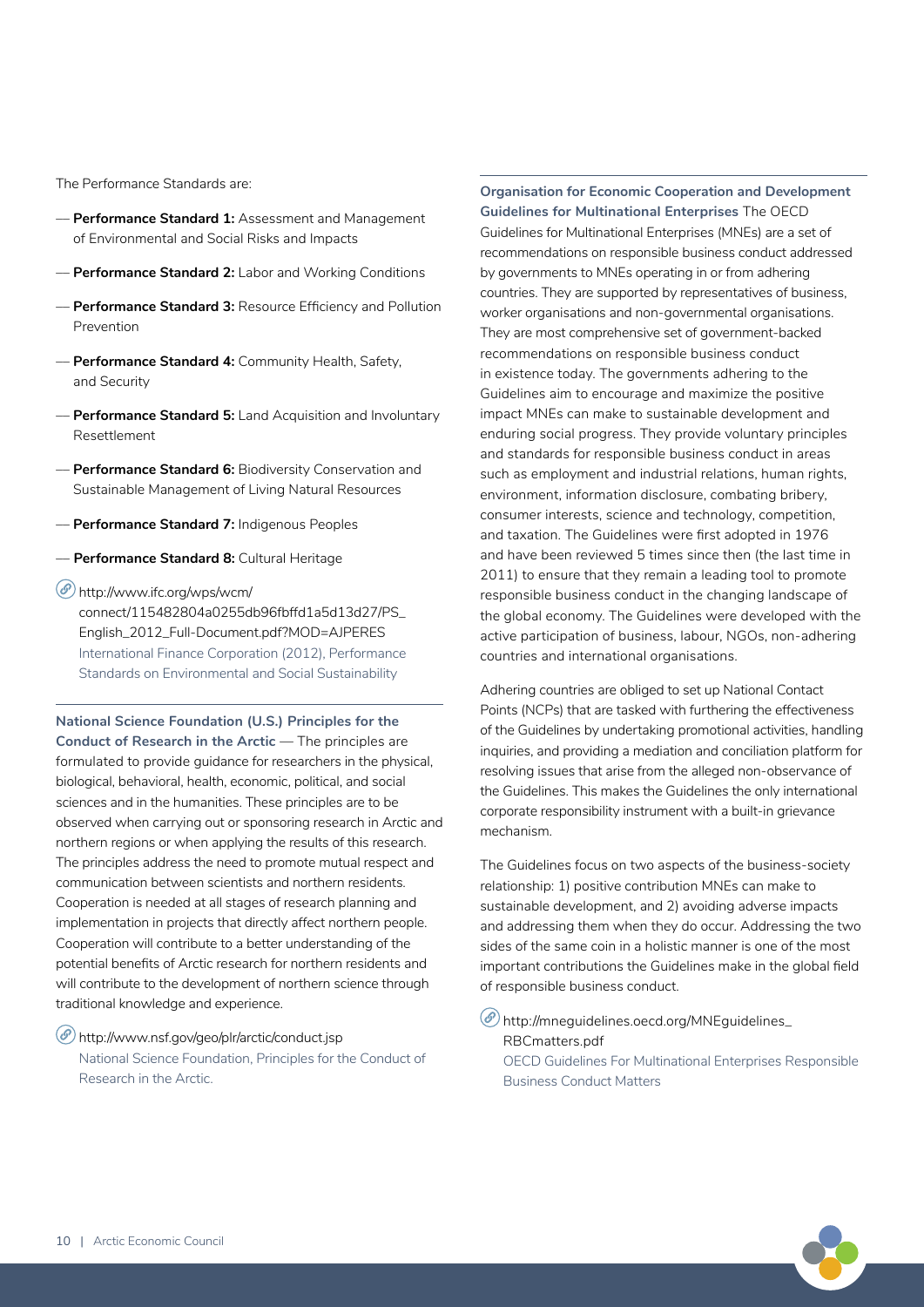#### **UN Guiding Principles on Business and Human Rights**

### **General Principles**

These Guiding Principles are grounded in recognition of:

- (b) The role of business enterprises as specialized organs of society performing specialized functions, required to comply with all applicable laws and to respect human rights; and
- (c) The need for rights and obligations to be matched to appropriate and effective remedies when breached.

#### **Foundational Principles**

II. The corporate responsibility to respect human rights Business enterprises should respect human rights. This means that they should avoid infringing on the human rights of others and should address adverse human rights impacts with which they are involved.

### III. Access to remedy

As part of their duty to protect against business-related human rights abuse, States must take appropriate steps to ensure, through judicial, administrative, legislative or other appropriate means, that when such abuses occur within their territory and/ or jurisdiction those affected have access to effective remedy.

http://www.ohchr.org/Documents/Publications/ GuidingPrinciplesBusinessHR\_EN.pdf United Nations (2011), Guiding Principles on Business and Human Rights

**UN Principles for Responsible Investment — The United** Nations-supported Principles for Responsible Investment (PRI) Initiative is an international network of investors working together to put the six Principles for Responsible Investment into practice. Its goal is to understand the implications of sustainability for investors and support signatories to incorporate these issues into their investment decision making and ownership practices. The six principles are:

- –– **Principle 1:** We will incorporate ESG issues into investment analysis and decision-making processes.
- –– **Possible actions:**
	- Address ESG issues in investment policy statements
	- Support development of ESG-related tools, metrics, and analyses
- Assess the capabilities of internal investment managers to incorporate ESG issues
- Assess the capabilities of external investment managers to incorporate ESG issues
- Ask investment service providers (such as financial analysts, consultants, brokers, research firms, or rating companies) to integrate ESG factors into evolving research and analysis
- Encourage academic and other research on this theme
- Advocate ESG training for investment professionals
- –– **Principle 2:** We will be active owners and incorporate ESG issues into our ownership policies and practices.
- –– **Principle 3:** We will seek appropriate disclosure on ESG issues by the entities in which we invest.
- –– **Principle 4:** We will promote acceptance and implementation of the Principles within the investment industry.
- –– **Principle 5:** We will work together to enhance our effectiveness in implementing the Principles.
- –– **Principle 6:** We will each report on our activities and progress towards implementing the Principles.
- http://www.unpri.org/about-pri/the-six-principles/ Principles for Responsible Investment Association (2006), The Six Principles.

**World Bank Group Environmental, Health and Safety Guidelines** — The EHS Guidelines are technical reference documents with general and industry-specific examples of Good International Industry Practice (GIIP). IFC uses the EHS Guidelines as a technical source of information during project appraisal activities. The EHS Guidelines contain the performance levels and measures that are normally acceptable to IFC, and that are generally considered to be achievable in new facilities at reasonable costs by existing technology.

http://www.ifc.org/wps/wcm/connect/topics\_ext\_ content/ ifc\_external\_corporate\_site/ifc+sustainability/ our+approach/ risk+management/ehsguidelines World Bank Group (2007), Environmental, Health and Safety General Guidelines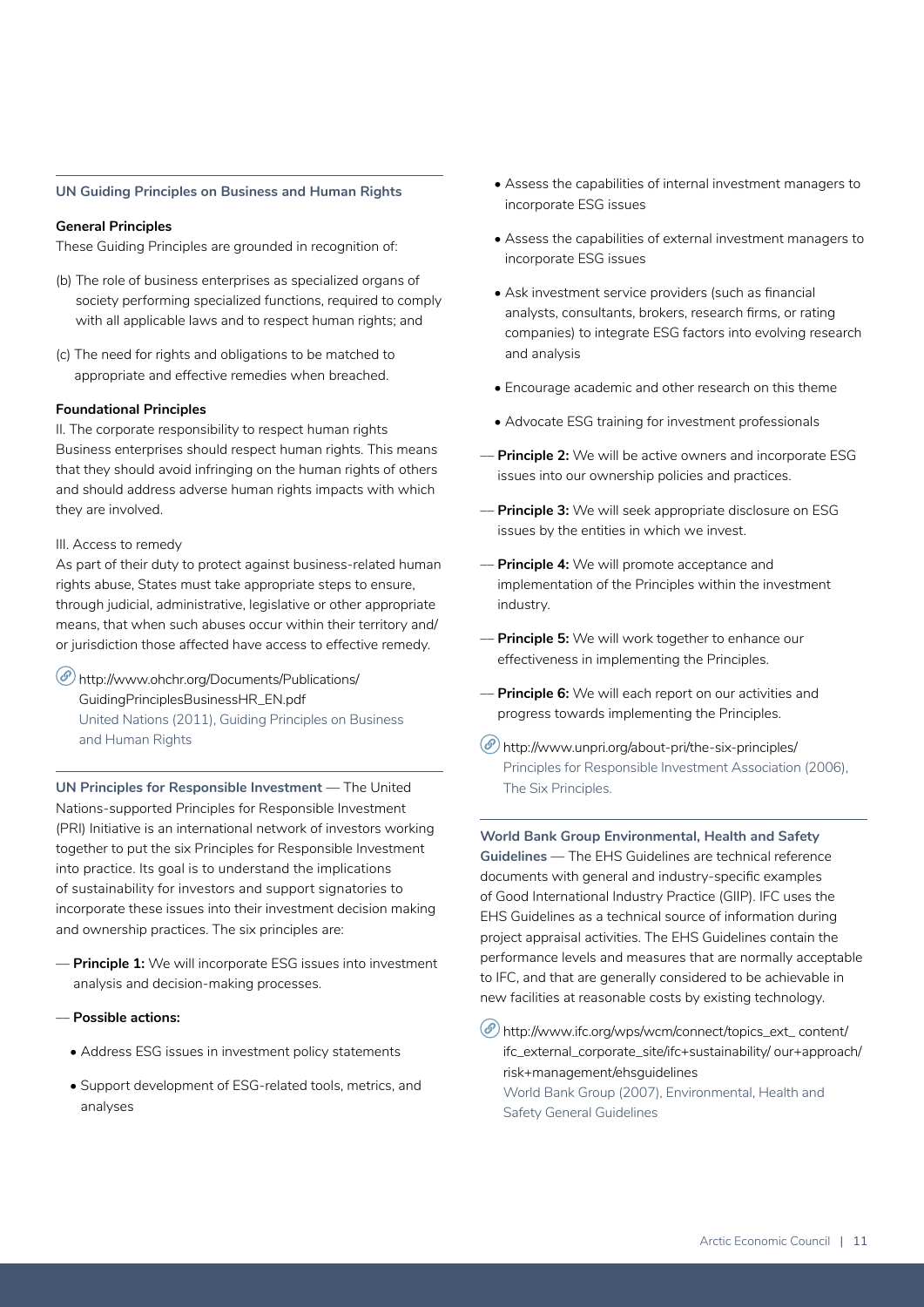### **Appendix B Appendix C**

### **Members of the Global Agenda Council on the Arctic**

**Anders Blom,** Chairman, Protect Sápmi

**Anne-Marie Brady,** Editor-in-Chief, The Polar Journal

**Lawson Brigham,** Distinguished Professor of Geography and Arctic Policy, University of Alaska Fairbanks

**Heather Conley,** Senior Vice-President, Europe, Eurasia and the Arctic, Center for Strategic and International Studies

**Michael Daly,** Visiting Professor of Earth Sciences, University of Oxford

**Neil Hamilton,** Managing Director, Quaternary Research Pty Ltd

**Rúni M. Hansen,** Vice-President, Statoil ASA

**Susan Harper,** Director-General and Senior Arctic Official, Government of Canada

**Sturla Henriksen,** Chief Executive Officer, Norwegian Shipowners' Association

**Yoko Kamikawa,** Member of the House of Representatives of Japan

**Andrei V. Kortunov,** President, New Eurasia Foundation

**Scott Minerd,** Chief Investment Officer, Guggenheim Partners LLC

**Ann Pickard,** Executive Vice President, Upstream Americas – Arctic, Shell Energy Resources Company

**Theodore Roosevelt,** Managing Director and Chairman, Cleantech Initiative, Barclays

**Laurence C. Smith,** Professor and Chair, UCLA Department of Geography, University of California, Los Angeles (Vice-Chair)

**Jonas Gahr Støre,** Leader, Norwegian Labour Party (Chair)

**Cho Tae-Yul,** Vice-Minister of Foreign Affairs, Ministry of Foreign Affairs of the Republic of Korea

**Mead Treadwell,** President, Pt Capital, LLC

**Felix H. Tschudi,** Chairman of the Board and Owner, Tschudi Shipping Company AS

**Artem Volynets,** Chief Executive Officer, Sapinda CIS LLC

**Jan-Gunnar Winther,** Director, Norwegian Polar Institute

**Wang Yuhang,** Executive Vice-President and Party Committee Member, China Ocean Shipping Group Co.

The AEC's membership spans a diverse collection of businesses and industries – from big international corporations, local and micro businesses and partnerships to indigenous corporations and organizations in the Arctic area. The AEC members are experienced in doing business in the challenging Arctic conditions. The AEC provides a valuable network and partnership opportunities for those interested in the responsible economic development of the region. The AEC welcomes the participation of stakeholders from across the globe as its members.

For more information about the AEC membership and an updated AEC member list, please visit www.ArcticEconomicCouncil.com/members.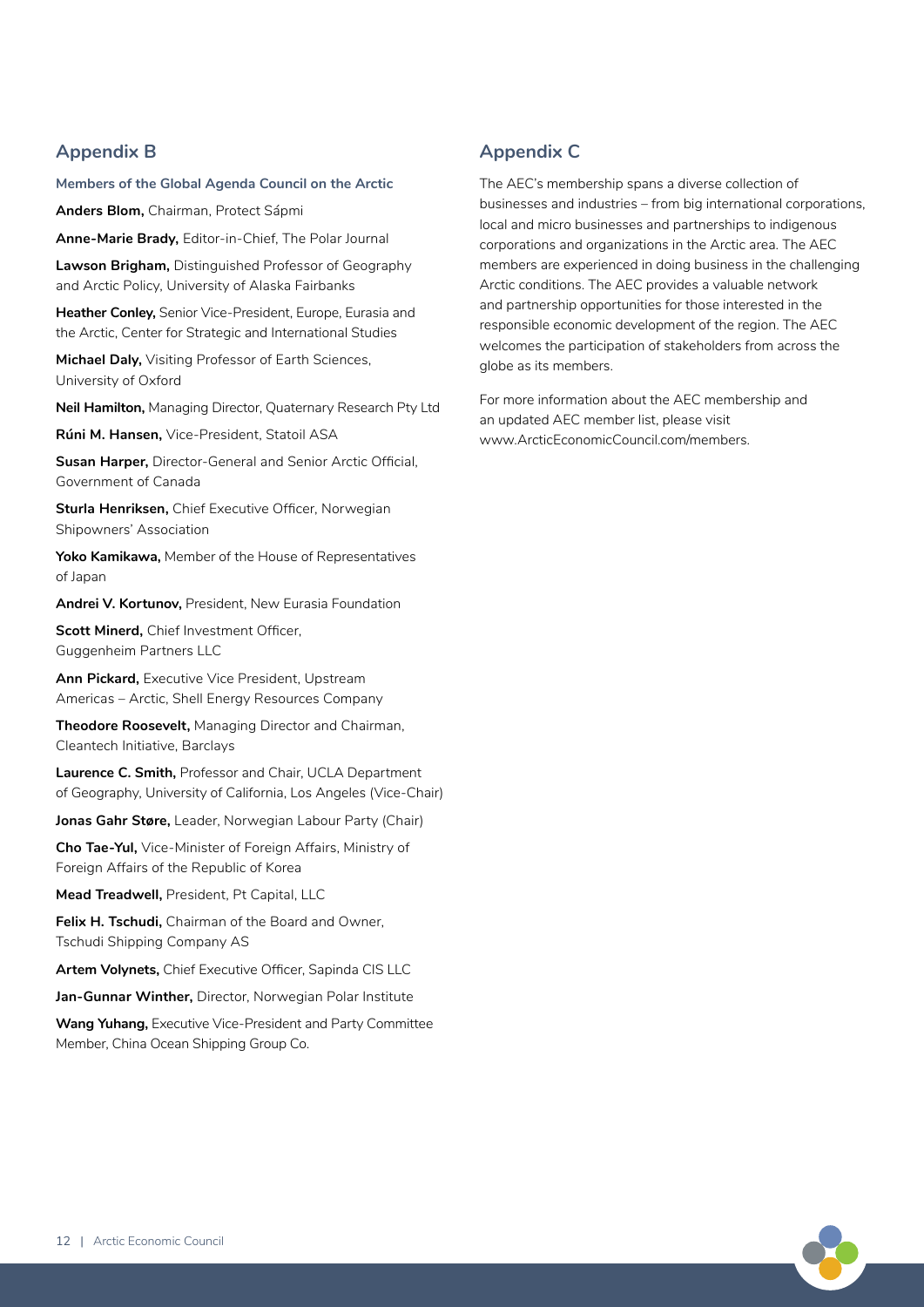